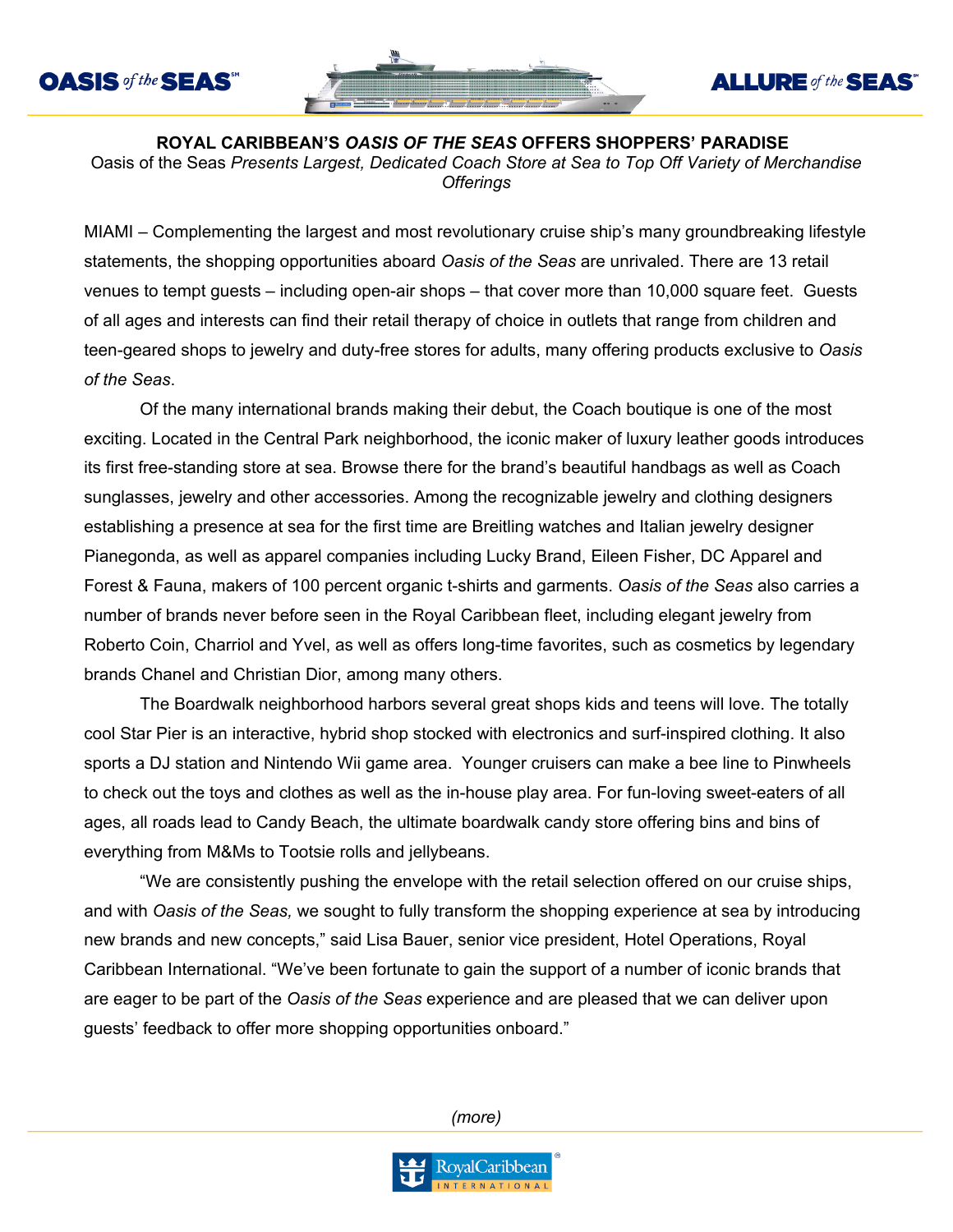## *Oasis of the Seas* Offers Shoppers' Paradise – Page 2

Located in the Central Park neighborhood, **Coach** is one of the most exciting additions to the retail lineup on *Oasis of the Seas*. Known for its quality, detail and variety of designs, Coach debuts its largest location at sea with an assortment of chic handbags and accessories, from sunglasses to jewelry, scarves and key fobs. To celebrate the grand opening aboard *Oasis of the Seas*, Coach is offering a special gift with purchase – an exclusive leather luggage tag in luxe parchment, embossed with the iconic horse and carriage logo in gold.

The Royal Promenade offers a range of fine products in a variety of boutiques.

- **Prince & Greene**  With a trendy fashion boutique vibe, Prince & Green offers urban apparel and accessories for men and women alike, all with an funky urban edge. Labels include Betsey Johnson, Calypso and Kenneth Cole for women and Fred Perry, Ed Hardy, Marc Jacobs and Ben Sherman for men.
- **Regalia**  One of *Oasis of the Seas*' most chi-chi boutiques, browse here for some of the most coveted names in fine jewelry and watches, from Tag Heuer to Roberto Coin, Pianegonda, Olivia and more.
- **Solera** The official go-to retail store for guests' cosmetics, skincare and fragrance needs, Solera features brands such as Chanel, Dior, La Prairie, Lancôme, Shiseido, as well as cutting-edge "doctor-brand" regimens.
- **Willow**  In contrast to the high-fashion finds at Prince & Green, Willow features casual sportswear for guests, ideally suited to the cruising lifestyle. Natural linen and organic clothing options for men and women are offered, as well as brands including Eileen Fisher, JMP, and Forest & Fauna. Willow also offers multicultural products from the World of Good line whose proceeds benefit non-profit organizations around the world, as well as socially responsible artisans.

Younger guests also can enjoy a variety of shops in the Boardwalk neighborhood.

• **Candy Beach** – A boardwalk isn't complete without a sweets shop. And Candy Beach is the ultimate, offering more than 72 varieties of candy for mixing and matching. Fill a bag with M&Ms and jellybeans, or grab a handful of classics, from saltwater taffy to Pop Rocks, Lemonheads, Tootsie rolls and more.